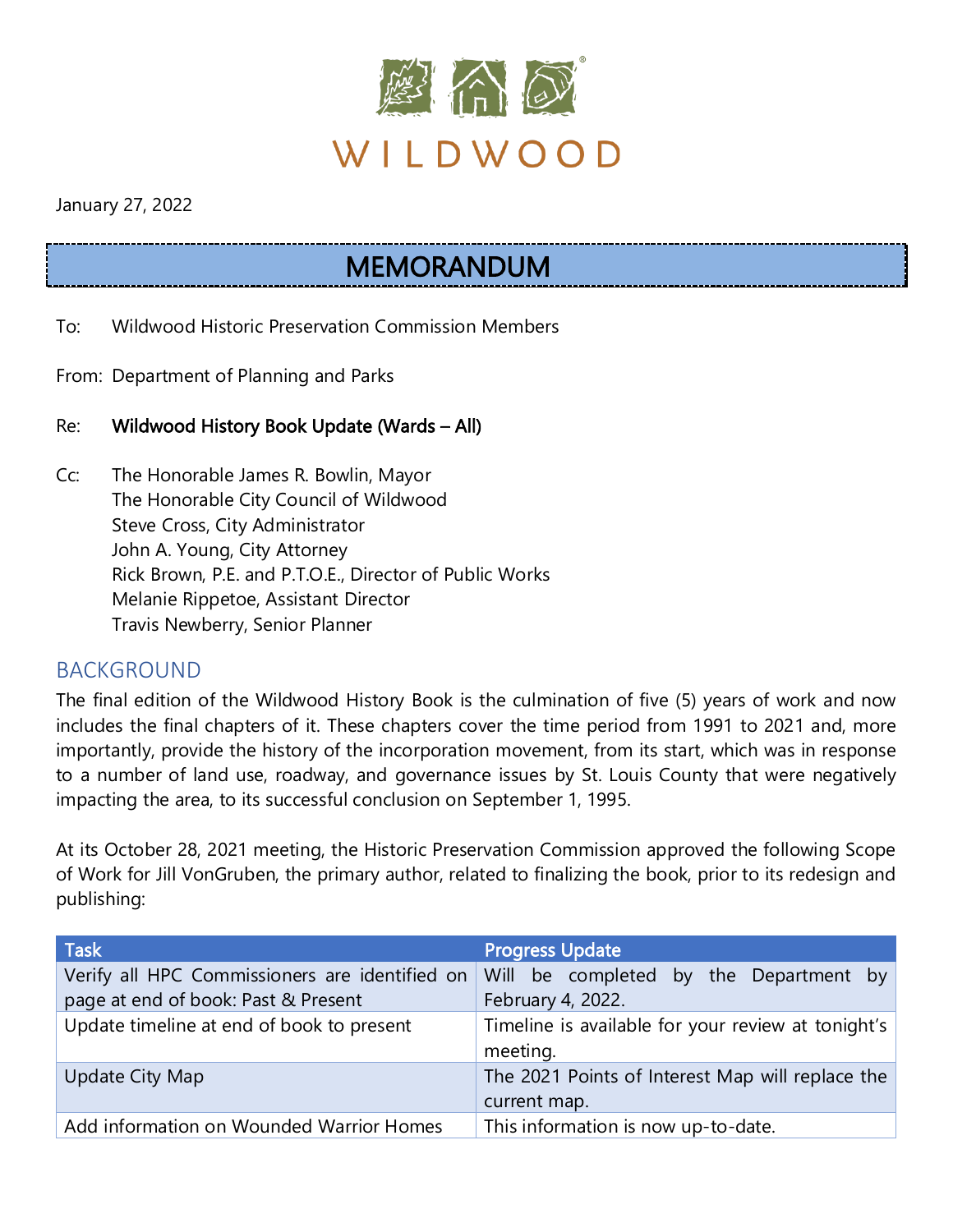| Ms. VonGruben to further edit Chapter<br>6                                               | Edited version is available for your review with                                                           |
|------------------------------------------------------------------------------------------|------------------------------------------------------------------------------------------------------------|
| (Incorporation Chapter)                                                                  | Department comments.                                                                                       |
| Final edits to be made to all files.                                                     | Most of these edits have been made and will be<br>complete by February 4, 2022.                            |
| Replace "African-American" with "Black"<br>conform with current journalistic formatting. | to This work will be completed by Stacey Mincoff,<br>book designer.                                        |
| Extend Chapter 5 to include 2021 through the<br>end of the year                          | This work has been completed and is available for<br>your review this evening with Department<br>comments. |

As noted above, the majority of this work has now been completed and is available for review at tonight's meeting. Commissioners are asked to submit all related edits, revisions, and feedback to the Department by Friday, February 4<sup>th</sup>, 2022.

# Department Recommendations

The Department continues to be exceptionally pleased at the level of work produced by Ms. VonGruben. However, after reviewing the recent submittals, the Department recommends the following (in addition to minor edits/revisions noted directly in the content provided):

#### Incorporation Chapter

- The Department recommends reordering the first three (3) paragraphs to the following:
	- o Paragraph three (3)
	- o Paragraph one (1)
	- o Paragraph two (2)

#### Chapter 5

- COVID-19 Business Section (p. 45-46)
	- o Add that, with the Emergency Order, the City was able to loosen land use regulations to permit outdoor seating, shelters in the winter months, and signage outside the City's regulations.
	- o The City's Economic Development Manager tracked federal and State legislation, providing weekly updates to the local business community on available funding opportunities.
- It is suggested that the COVID-19 content (p. 46-52) be reorganized and condensed, with a focus on community resiliency towards the end of the chapter, so that it ends on a more powerful and optimistic note.
	- $\circ$  It was noted the timeline (p. 47-48), if retained, should have a mix of local, State, national, and global content all the way through it.
- It is suggested that the controversies around COVID-19 be identified without bias. Presently, there is no mention of them.
	- o Mask mandates vs. recommendations